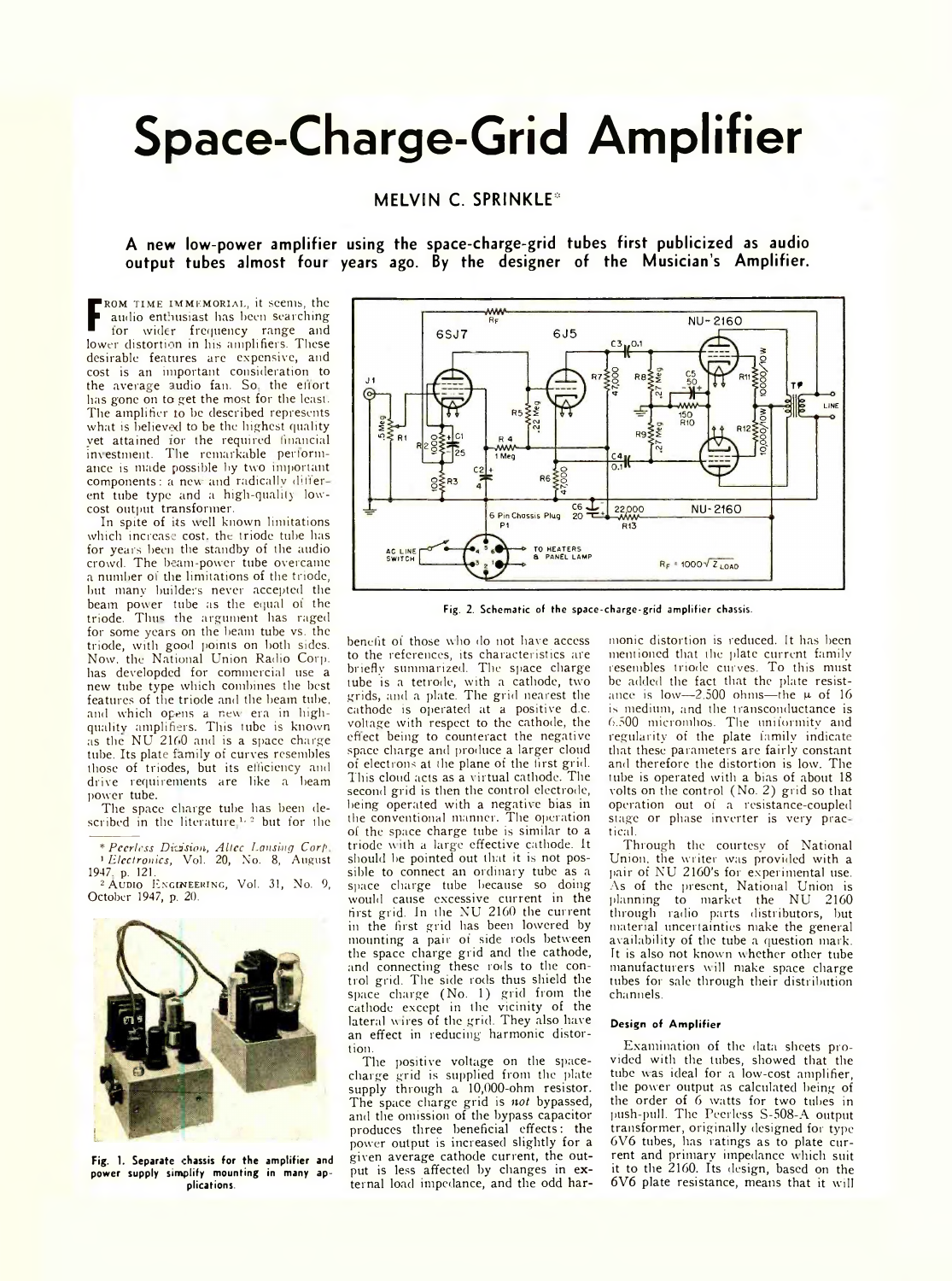perform even better at low frequencies with the low-plate-resistance spacecharge tube. Its physical size is small, and its price—scarcely higher than a large replacement type transformerputs it within the reach of the most modest budget. This transformer has low insertion loss, wide frequency response, and ability to deliver power at frequency extremes. The performance data on the complete amplifier to be given later attests to this.

The amplifier itself is simple and with the possible exception of the spacecharge stage is conventional. As will he seen from *Fig.* 2 it consists of a pentode amplifier stage using a type 6SJ7, direct coupled to a 6J5 split-load phase inverter which drives the output tubes. The circuitry of the pentode stage is conventional, the only precaution being to use an adequate bypass capacitor on the screen. The split load phase inverter is also well known and conventional. The writer has found it to he about as good a circuit as is available, having none of the drawbacks sometimes ascribed to it. One of the big advantages is that it lends itself so well to direct coupling from a preceding stage. Use of direct coupling extends the frequency response of the stage to d.c. and eliminates coupling networks which can cause phase shift and lowfrequency attenuation. There are only two coupling capacitors in the amplifier, from the phase inverter plate and cathode to the power amplifier grids. The low-frequency response in the entire amplifier is very good, much better than the transformer curves alone might lead one to believe. It should also be pointed out that the direct coupling system used here is almost automatic in its action to provide optimum operation for both stages once the plate voltage of the preceding stage is brought close to the positive voltage on the phase inverter cathode. There is plenty of good clean signal from the phase inverter to work directly into the space charge control grids and give full power output.

#### **Output Stage**

The space charge tube circuit differs from the usual push-pull beam power circuit in one respect. Two 10,000-ohm 10-watt resistors are used to provide the space charge grid voltage. It is necessary to use a separate resistor for each tube. As has been pointed out previously, these space-charge grids are *not* bypassed. The cathodes are tied together and go to ground through a 150ohm resistor, which is heavily bypassed. The tubes are operated more Class  $AB_1$ than recommended by the manufacturer, as tests with intermodulation equipment showed that reducing the bias increased the distortion slightly at the higher output levels.

Inverse feedback around the amplifier is sufficient to reduce hum, noise, and distortion almost to the vanishing point at the usual levels. The source imped ance is lowered to 2.5 ohms on the 16 ohm tap. Connections are available on the output transformer to match loads of from 4 to 16 ohms. Values for the feedback resistor for various load impedances are given in *Fig. 2.* 

#### **Construction**

The amplifier is constructed on an aluminum chassis  $5 \times 7 \times 3$  in. There is plenty of room for all parts, most of which are mounted on two terminal boards. One board is used for the pentode and phase-inverter components, while the other holds the coupling capacitors and resistors for the space charge tubes. A ground bus is used with connection to the chassis at the input so as to avoid chassis currents and hum. The controls are simple—a volume control. a pilot lamp and an a.c. line switch.

The power supply, *Fig.* 3, is simple and conventional. The power transformer is rated at 120 ma, and the amplifier draws just about that current. After 12 hours continuous use in 75° F. ambient, the transformer is just warm. A 6-wire cable is used to connect the power supply to the amplifier. The a.c. power line is run to the amplifier so that there is no possibility of the power supply becoming energized, without its load being connected even if the a.c. power switch is not installed. If no switch is desired, terminals 3 and 4 of the plug must be wired together.

The two-chassis system was employed for this unit—one chassis being used for the amplifier and another for the power supply-so that the amplifier can be placed wherever desired and the power supply can be located at some remote point. Furthermore, they can be placed side by side, end to end, or even stacked if required. One large chassis can be used if the amplifier and power supply are to be constructed as a single unit.

#### **Performance**

At the beginning it was stated that this amplifier was intended as a highquality, low-cost unit. It is believed that



Fig. 3. Schematic of the power supply chassis.

this has been accompilshed, as will be seen from the performance data. The NU 2160 was not intended as a highpower tube, and hence the power output is limited when compared with 6L6 tubes. The useful power output of the amplifier in a load resistor connected to output transformer secondary is about 5.5 watts, based upon the point where the intermodulation begins to climb rapidly. This power rating compares very favorably with the data sheet which gives the power in a resistive load connected from plate to plate as 6 watts for 2 per cent harmonic distortion, as shown in *Fig*. 4. The single-frequency sinewave output power before the waveform begins to be distorted (about 5 per cent) is 7.5 watts. The power output as a function of frequency is given in *Fig.* 5. It is the power output at frequency extremes that makes an amplifier sound good and which is reflected in the low intermodulation distortion. Power output at frequency extremes is a function



**Fig. 4. Intermodulation distortion curves for the amplifier indicate its excellence for low-power applications.**

of the output transformer, as tube manufacturers do not put frequency restrictions on their audio power tubes, their measurements being made on a resistive load connected directly to the plates.

The absolute gain of the amplifier is 81 db, and is practically constant from 20 to 20,000 cps., the maximum departure being about 0.2 db at the limits. It must be pointed out again that frequency response is not nearly as important in "ear appeal" of an amplifier as power output as a function of frequency. The output transformer used has a rated frequency response of no more than 1 db down at 30 and 15,000 cps, yet the amplifier frequency response is much better. The answer lies in the fact that inverse feedback improves the frequency curve. However, inverse feedback will not help power output measurements as a function of frequency to a great extent. Hence the power curve is more important.

The total noise level, including hum,  $is -51.2$  dbm which is  $88.7$  db below the rated output of 5.5 watts. The distortion was measured with an intermodulation set using frequencies of 40 and 2000 cps. Up to within 1 db of the rated power the 1M distortion is no more than 2 per cent, and at 2 db below rated power the IM is 1 per cent or less. These are entirely negligible amounts.